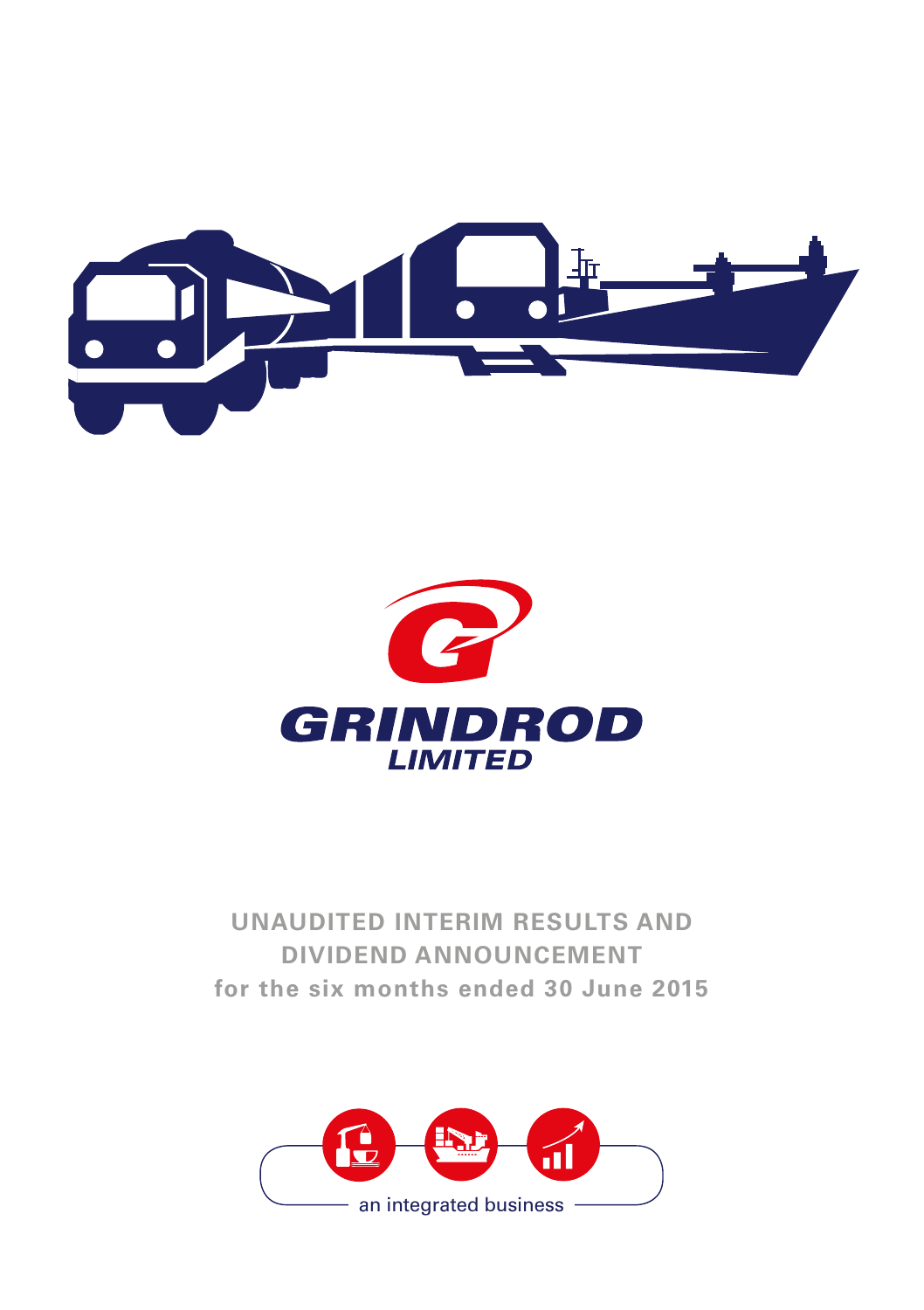

| <b>Highlights</b>                                                 | 1              |
|-------------------------------------------------------------------|----------------|
| Condensed consolidated income statement                           | $\overline{2}$ |
| Condensed consolidated statement of other<br>comprehensive income | 4              |
| Condensed consolidated statement of financial position            | 5              |
| Condensed consolidated statement of cash flows                    | 6              |
| Condensed consolidated statement of changes in equity             | 7              |
| Segmental analysis                                                | 8              |
| Fair value of financial instruments                               | 9              |
| Contingent assets/liabilities                                     | 10             |
| <b>Business review</b>                                            | 11             |
| Declaration of interim dividend                                   | 14             |
| Corporate information                                             | 15             |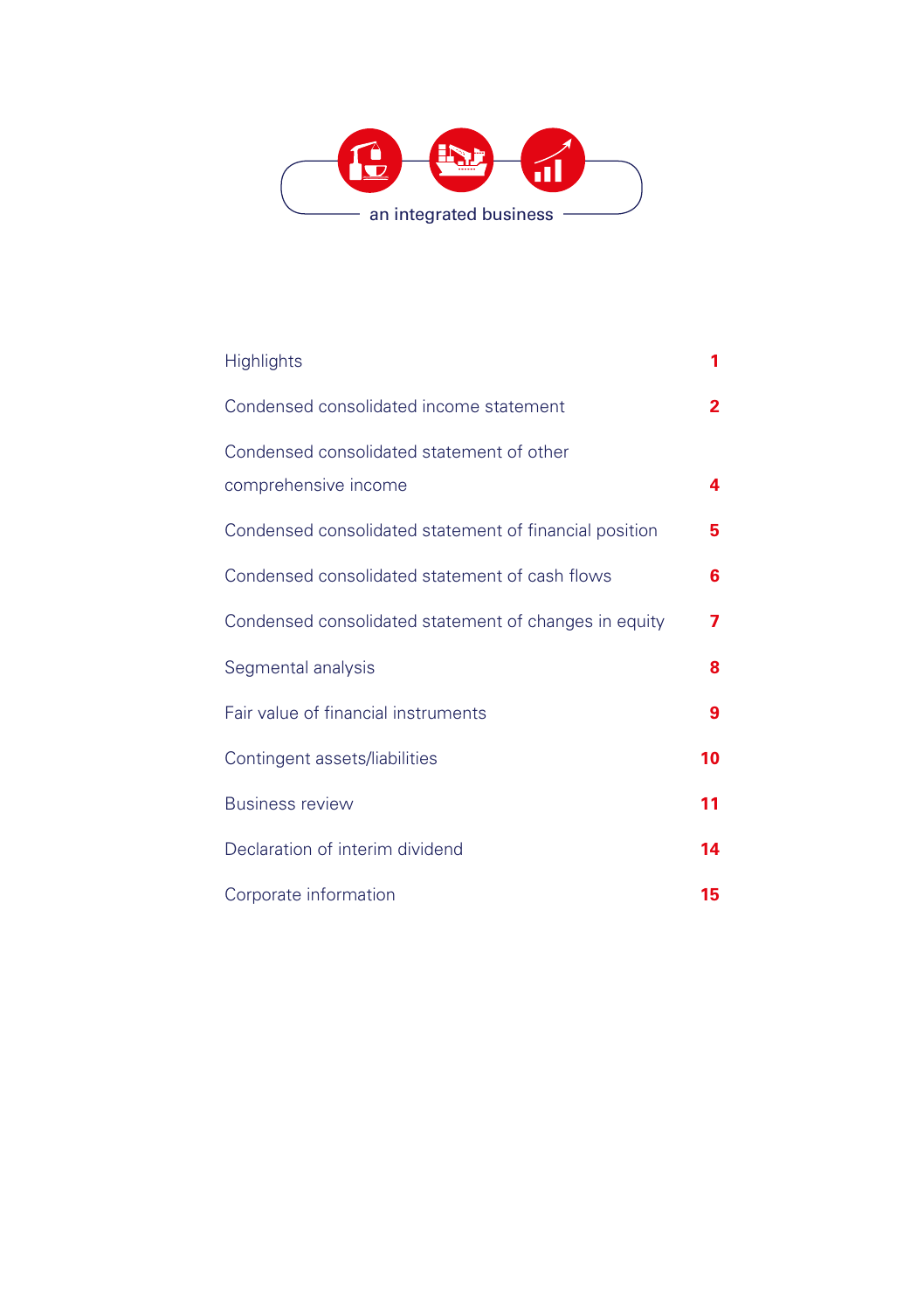# **HIGHLIGHTS**

The group continued to position itself for long-term growth, progressing the strategic capital projects and making further investments, expanding its integrated source-to-destination logistics services, in both commodity and geographic diversification.

- EBITDA remained flat at R943 million, inclusive of joint ventures (H1 2014: R945 million)
- Headline earnings up 2% to R327.9 million (H1 2014: R320.6 million)
- Headline earnings per share down 16% to 43.6 cents (H1 2014: 52.0 cents)
- Earnings per share down 64% to 40.3 cents (H1 2014: 112.5 cents)
- Net asset value per share up to 2 316 cents (H1 2014: 2 125 cents)
- Interim ordinary dividend per share remains unchanged at 13.6 cents per share (H1 2014: 13.6 cents)
- Net cash R88.8 million (H1 2014: R244.8 million)
- Weighted average number of ordinary shares in issue up 22% to 751.6 million (H1 2014: 616.3 million)

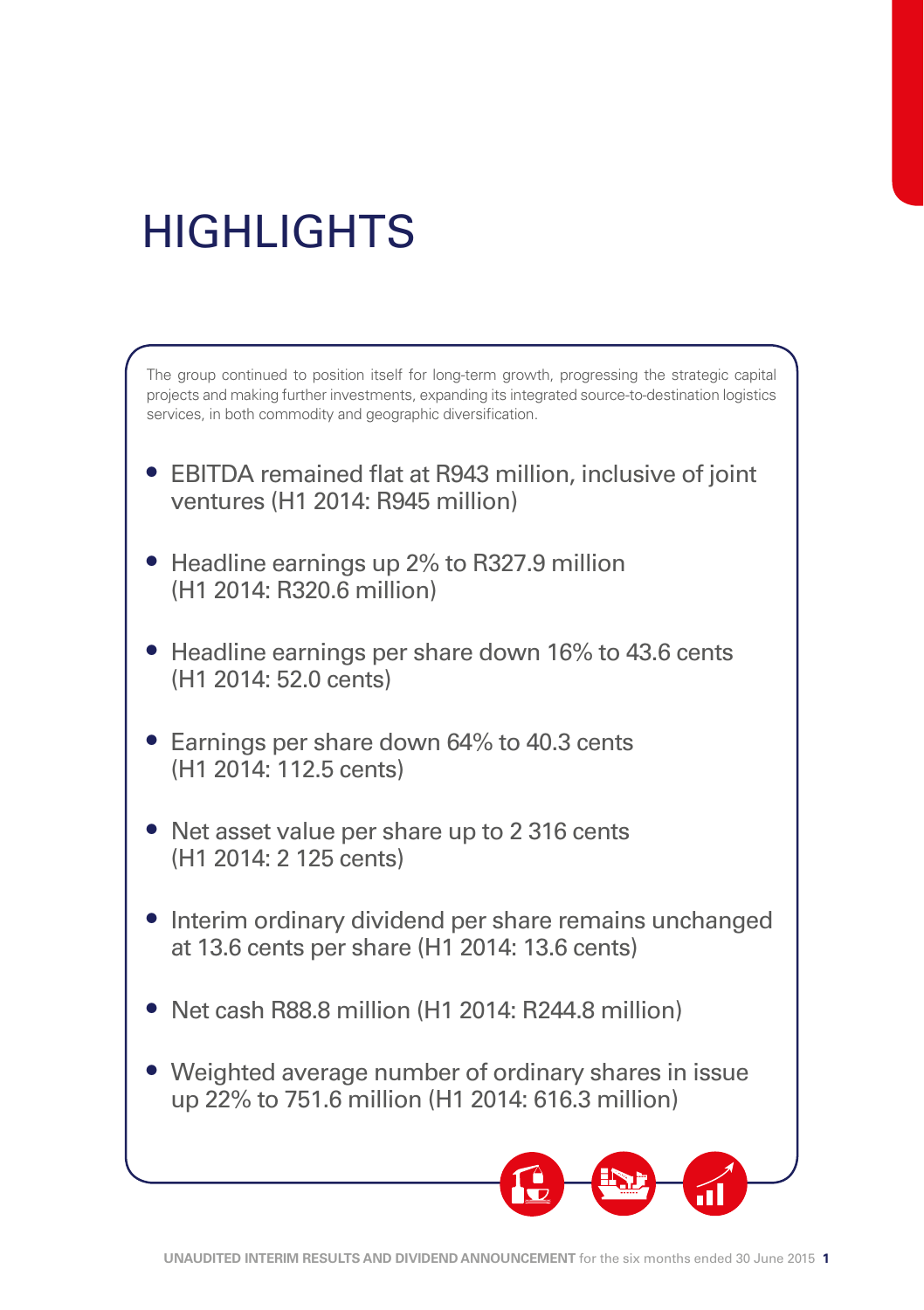# CONDENSED CONSOLIDATED INCOME STATEMENT

FOR THE SIX MONTHS ENDED 30 JUNE 2015

|                                                                                                                                                                                           | <b>Unaudited</b><br>30 June<br>2015<br><b>R000</b> | Unaudited<br>30 June<br>$2014*$<br>R000   | Audited<br>31 December<br>2014<br>R000    |
|-------------------------------------------------------------------------------------------------------------------------------------------------------------------------------------------|----------------------------------------------------|-------------------------------------------|-------------------------------------------|
| Revenue                                                                                                                                                                                   | 5 066 427                                          | 8 245 901                                 | 13 912 482                                |
| Earnings before interest, taxation, depreciation and<br>amortisation<br>Depreciation and amortisation                                                                                     | 605 932<br>(321 472)                               | 604 702<br>(253 787)                      | 1 166 011<br>(547143)                     |
| Operating profit before interest and taxation<br>Non-trading items<br>Interest received<br>Interest paid                                                                                  | 284 460<br>(23528)<br>127 256<br>(118547)          | 350 915<br>369 556<br>78 615<br>(123 482) | 618 868<br>235 256<br>234 687<br>(216621) |
| Profit before share of joint venture and associate<br>companies' profit<br>Share of joint venture companies' profit after taxation<br>Share of associate companies' profit after taxation | 269 641<br>151 615<br>17806                        | 675 604<br>146 698<br>23 038              | 872 190<br>314 265<br>83 145              |
| Profit before taxation<br>Taxation                                                                                                                                                        | 439 062<br>(107 890)                               | 845 340<br>(108907)                       | 1 269 600<br>(193623)                     |
| Net profit for the period                                                                                                                                                                 | 331 172                                            | 736 433                                   | 1075977                                   |
| Attributable to:<br>Ordinary shareholders<br>Preference shareholders                                                                                                                      | 303 216<br>29 870                                  | 693 656<br>28 804                         | 1 001 191<br>59 0 94                      |
| Owners of the parent<br>Non-controlling interests                                                                                                                                         | 333 086<br>(1914)                                  | 722 460<br>13 973                         | 1 060 285<br>15 692                       |
|                                                                                                                                                                                           | 331 172                                            | 736 433                                   | 1075977                                   |
| Exchange rates (R/US\$)<br>Opening exchange rate<br>Closing exchange rate<br>Average exchange rate                                                                                        | 11.57<br>12.17<br>11.92                            | 10.55<br>10.64<br>10.73                   | 10.55<br>11.57<br>10.88                   |

*\* Restated to disclose the Commodity Logistics businesses and Financial Services division as continuing operations.*

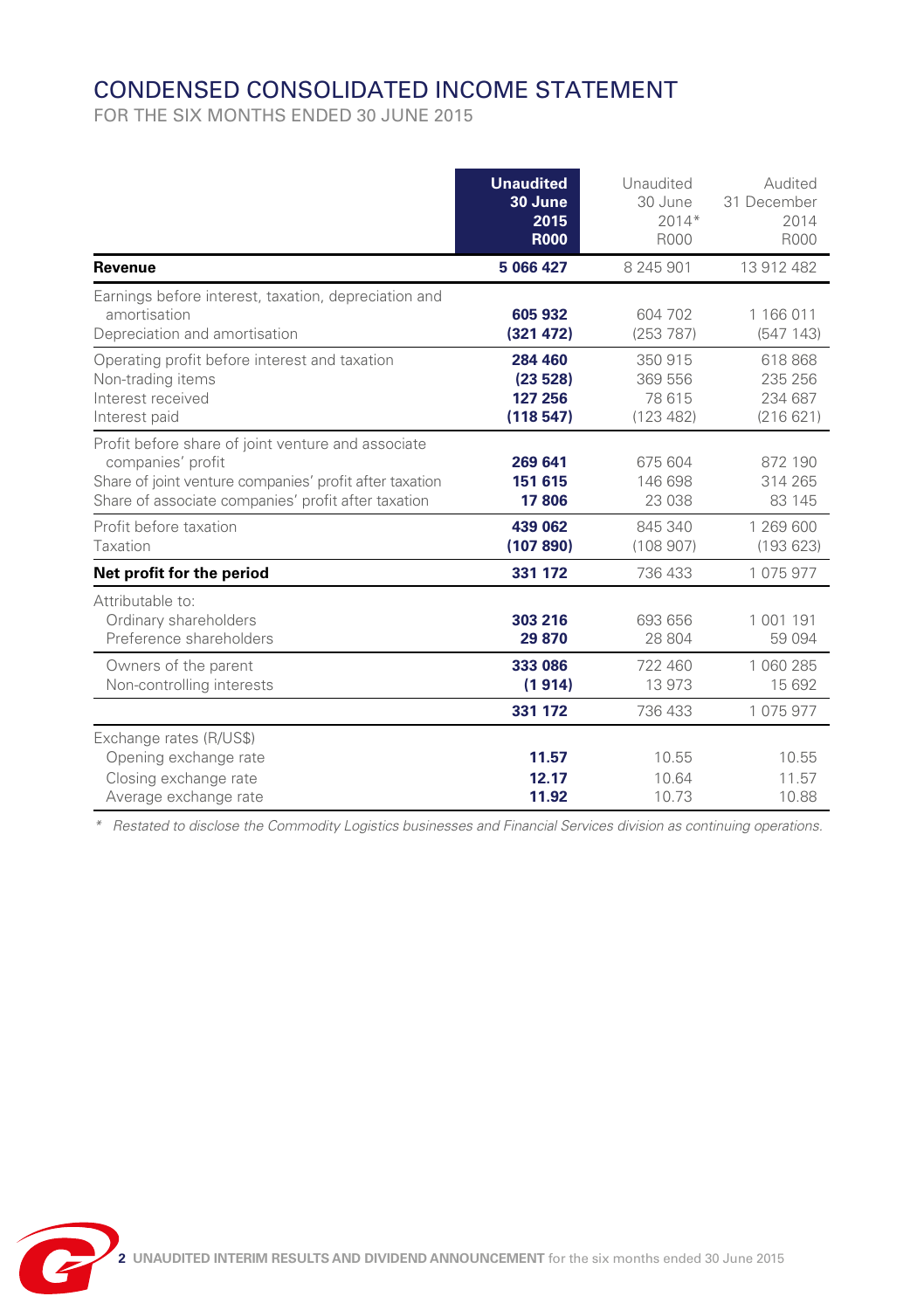|                                                                                                                                                                                                                                                                          |                                                  | <b>Unaudited</b><br>30 June<br>2015<br><b>R000</b>    | Unaudited<br>30 June<br>2014<br>R000                    | Audited<br>31 December<br>2014<br>R000                   |
|--------------------------------------------------------------------------------------------------------------------------------------------------------------------------------------------------------------------------------------------------------------------------|--------------------------------------------------|-------------------------------------------------------|---------------------------------------------------------|----------------------------------------------------------|
| <b>Reconciliation of headline earnings</b><br>Profit attributable to ordinary shareholders<br>Adjusted for:                                                                                                                                                              |                                                  | 303 216<br>24 650                                     | 693 656<br>(373093)                                     | 1 001 191<br>(271804)                                    |
| Impairment of goodwill<br>Impairment of other investments<br>Impairment of ships, intangibles, plant and                                                                                                                                                                 |                                                  | 25 000                                                |                                                         | 20 000<br>64 759                                         |
| equipment<br>Net profit on disposal of investments<br>Net (profit)/loss on disposal of plant and                                                                                                                                                                         |                                                  | 4 0 0 4<br>(2389)                                     | 83 802<br>(424 352)                                     | 233 396<br>(436 169)                                     |
| equipment<br>Negative goodwill realised<br>Foreign currency translation reserve release                                                                                                                                                                                  |                                                  | (318)<br>(2645)<br>(124)                              | 469<br>(23187)<br>(6289)                                | 6023<br>(23521)<br>(99744)                               |
| Joint ventures:<br>Foreign currency translation reserve release<br>Net (profit)/loss on disposal of plant and                                                                                                                                                            |                                                  | 2 2 5 4                                               |                                                         |                                                          |
| equipment<br>Impairment of ships, plant and equipment                                                                                                                                                                                                                    |                                                  | (11)                                                  | (3536)                                                  | 162<br>3698                                              |
| Total taxation effects of adjustments                                                                                                                                                                                                                                    |                                                  | (1 121)                                               |                                                         | (40 408)                                                 |
| <b>Headline earnings</b>                                                                                                                                                                                                                                                 |                                                  | 327 866                                               | 320 563                                                 | 729 387                                                  |
| <b>Ordinary share performance</b><br>Number of shares in issue less treasury shares<br>Weighted average number of shares (basic)<br>Diluted weighted average number of shares<br>Earnings per share:<br>Basic<br>Diluted<br>Headline earnings per share:<br><b>Basic</b> | (000s)<br>(000s)<br>(000s)<br>(cents)<br>(cents) | 751 479<br>751 585<br>754 375<br>40.3<br>40.2<br>43.6 | 752 874<br>616 344<br>620 300<br>112.5<br>111.8<br>52.0 | 751 619<br>678 348<br>681 330<br>147.6<br>146.9<br>107.5 |
| Diluted<br>Dividends per share:                                                                                                                                                                                                                                          | (cents)                                          | 43.5<br>13.6                                          | 51.7<br>13.6                                            | 107.1<br>33.6                                            |
| Interim<br>Final                                                                                                                                                                                                                                                         |                                                  | 13.6                                                  | 13.6                                                    | 13.6<br>20.0                                             |
| Dividend cover (headline)                                                                                                                                                                                                                                                | (times)                                          | 3.2                                                   | 3.8                                                     | 3.2                                                      |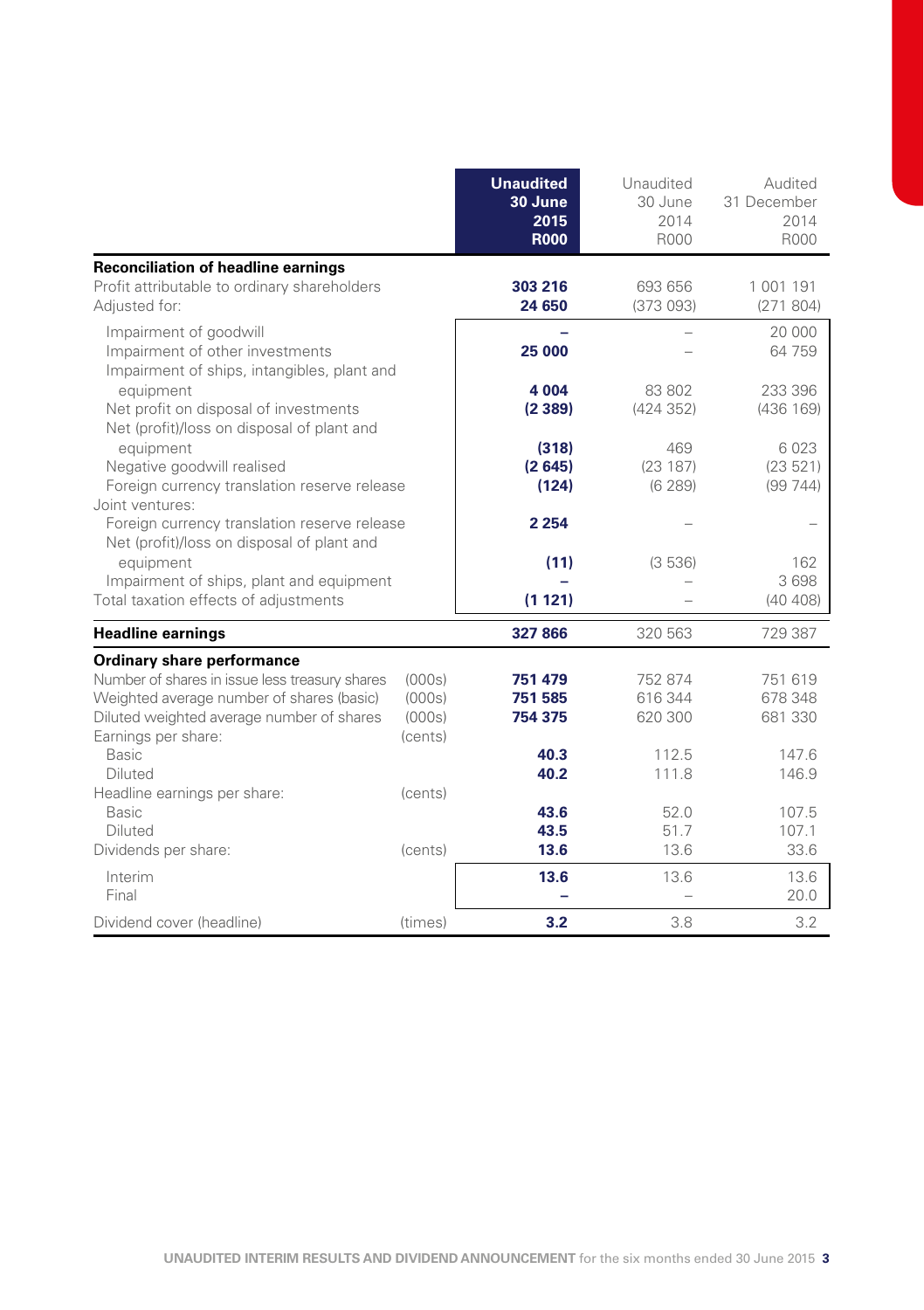### CONDENSED CONSOLIDATED STATEMENT OF OTHER COMPREHENSIVE INCOME

FOR THE SIX MONTHS ENDED 30 JUNE 2015

|                                                                                                                                                                                                     | <b>Unaudited</b><br>30 June<br>2015<br><b>R000</b> | Unaudited<br>30 June<br>2014<br>R000 | Audited<br>31 December<br>2014<br>R000 |
|-----------------------------------------------------------------------------------------------------------------------------------------------------------------------------------------------------|----------------------------------------------------|--------------------------------------|----------------------------------------|
| Profit for the period                                                                                                                                                                               | 331 172                                            | 736 433                              | 1 075 977                              |
| Other comprehensive income:                                                                                                                                                                         |                                                    |                                      |                                        |
| Items that may be reclassified subsequently to<br>profit and loss<br>Exchange differences on translating foreign operations<br>Net movement in cash flow hedges<br>Business combination acquisition | 516 701<br>33 045<br>(901)                         | 71 461<br>217                        | 844 873<br>(77368)<br>(1455)           |
| Items that will not be reclassified subsequently to<br>profit and loss<br>Actuarial gains                                                                                                           |                                                    |                                      | 1 1 4 7                                |
| Total comprehensive income for the period                                                                                                                                                           | 880 017                                            | 808 111                              | 1843174                                |
| Total comprehensive income attributable to:<br>Owners of the parent<br>Non-controlling interest                                                                                                     | 881939<br>(1 922)                                  | 793 998<br>14 113                    | 1827181<br>15993                       |
|                                                                                                                                                                                                     | 880 017                                            | 808 111                              | 1843174                                |

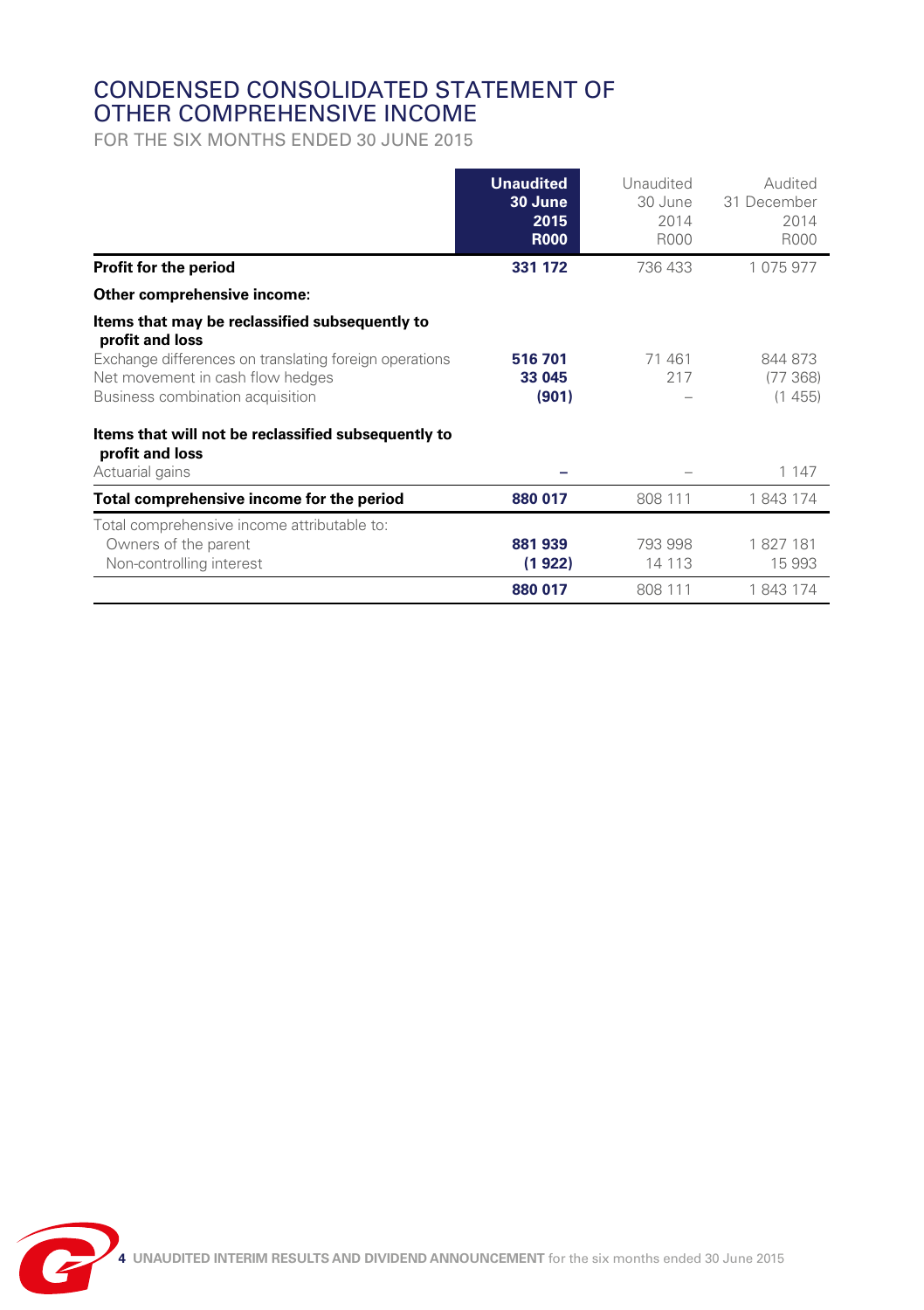### CONDENSED CONSOLIDATED STATEMENT OF FINANCIAL POSITION

AS AT 30 JUNE 2015

|                                                                                                                                                                                                                                                    |                                |                                   |                           | <b>Unaudited</b><br>30 June<br>2015<br><b>R000</b>                        | Unaudited<br>30 June<br>2014<br>R000                                      | Audited<br>31 December<br>2014<br>R000                                            |
|----------------------------------------------------------------------------------------------------------------------------------------------------------------------------------------------------------------------------------------------------|--------------------------------|-----------------------------------|---------------------------|---------------------------------------------------------------------------|---------------------------------------------------------------------------|-----------------------------------------------------------------------------------|
| Ships, property, terminals, vehicles and equipment<br>Intangible assets<br>Investments in joint ventures<br>Investments in associates<br>Deferred taxation<br>Other investments and derivative financial assets<br>Recoverables on cancelled ships |                                |                                   |                           | 7 340 814<br>1 532 342<br>4 072 215<br>871 047<br>208 986<br>1 334 925    | 6831332<br>1 508 576<br>3517010<br>807 683<br>90 536<br>617840<br>258 457 | 7 328 376<br>1 552 439<br>3 883 263<br>849 303<br>191 704<br>1 175 380<br>300 723 |
| <b>Total non-current assets</b><br>Loans and advances to bank customers<br>Liquid assets and short-term negotiable securities<br>Bank balances and cash<br>Other current assets<br>Non-current assets held for sale                                |                                |                                   |                           | 15 360 329<br>4 678 322<br>1 237 986<br>5 164 120<br>4 947 656<br>308 225 | 13 631 434<br>2 599 648<br>4 069 975<br>10 112 719                        | 15 281 188<br>4 306 693<br>990 024<br>7404912<br>4 303 617<br>513 586             |
| <b>Total assets</b>                                                                                                                                                                                                                                |                                |                                   |                           | 31 696 638                                                                | 30 413 776                                                                | 32 800 020                                                                        |
| Shareholders' equity<br>Non-controlling interests                                                                                                                                                                                                  |                                |                                   |                           | 18 107 901<br>41 052                                                      | 16 678 673<br>62 115                                                      | 17 432 296<br>48 185                                                              |
| <b>Total equity</b>                                                                                                                                                                                                                                |                                |                                   |                           | 18 148 953                                                                | 16 740 788                                                                | 17 480 481                                                                        |
| Interest-bearing borrowings<br>Financial services funding instruments<br>Deferred taxation<br>Other non-current liabilities                                                                                                                        |                                |                                   |                           | 1912946<br>324 408<br>187 842<br>107 018                                  | 2 108 496<br>$\sim$<br>125 732<br>148 225                                 | 2 2 6 3 2 9 2<br>362 717<br>131 643<br>156 665                                    |
| <b>Non-current liabilities</b><br>Deposits from bank customers<br>Current interest-bearing borrowings<br>Financial services funding instruments<br>Other liabilities<br>Non-current liabilities associated with assets held for sale               |                                |                                   |                           | 2 532 214<br>6 486 472<br>1 322 142<br>941 729<br>2 174 368<br>90 760     | 2 382 453<br>574 705<br>2 345 396<br>8 370 434                            | 2914317<br>7809523<br>1 232 421<br>922 550<br>2 322 993<br>117 735                |
| <b>Total equity and liabilities</b>                                                                                                                                                                                                                |                                |                                   |                           | 31 696 638                                                                | 30 413 776                                                                | 32 800 020                                                                        |
| Net worth per ordinary share – at book value (cents)<br>Net debt: equity ratio<br>Capital expenditure                                                                                                                                              |                                |                                   |                           | 2 3 1 6<br>(0.01):1<br>232 966                                            | 2 1 2 5<br>(0.01):1<br>1 080 555                                          | 2 2 2 7<br>(0.03):1<br>1 645 526                                                  |
|                                                                                                                                                                                                                                                    | 30 June<br>2015<br><b>R000</b> | 30 June<br>2015<br><b>US\$000</b> | 30 June<br>2014<br>R000   | 2014<br><b>US\$000</b>                                                    | 30 June 31 December<br>2014<br>R000                                       | 31 December<br>2014<br><b>US\$000</b>                                             |
| Capital commitments<br>Authorised by directors                                                                                                                                                                                                     | 132 055                        | 57 735                            | 230 312                   | 56 806                                                                    | 82 500                                                                    | 15 561                                                                            |
| and contracted for<br>Due within one year<br>Due thereafter                                                                                                                                                                                        | 87 055<br>70 330<br>16725      | 53 749<br>52 241<br>1508          | 139 154<br>138 291<br>863 | 22 206<br>19 754<br>2 4 5 2                                               | 81 290<br>79 974<br>1 3 1 6                                               | 15 561<br>517<br>15 044                                                           |
| Authorised by directors<br>not yet contracted for                                                                                                                                                                                                  | 45 000                         | 3986                              | 91 158                    | 34 600                                                                    | 1 2 1 0                                                                   |                                                                                   |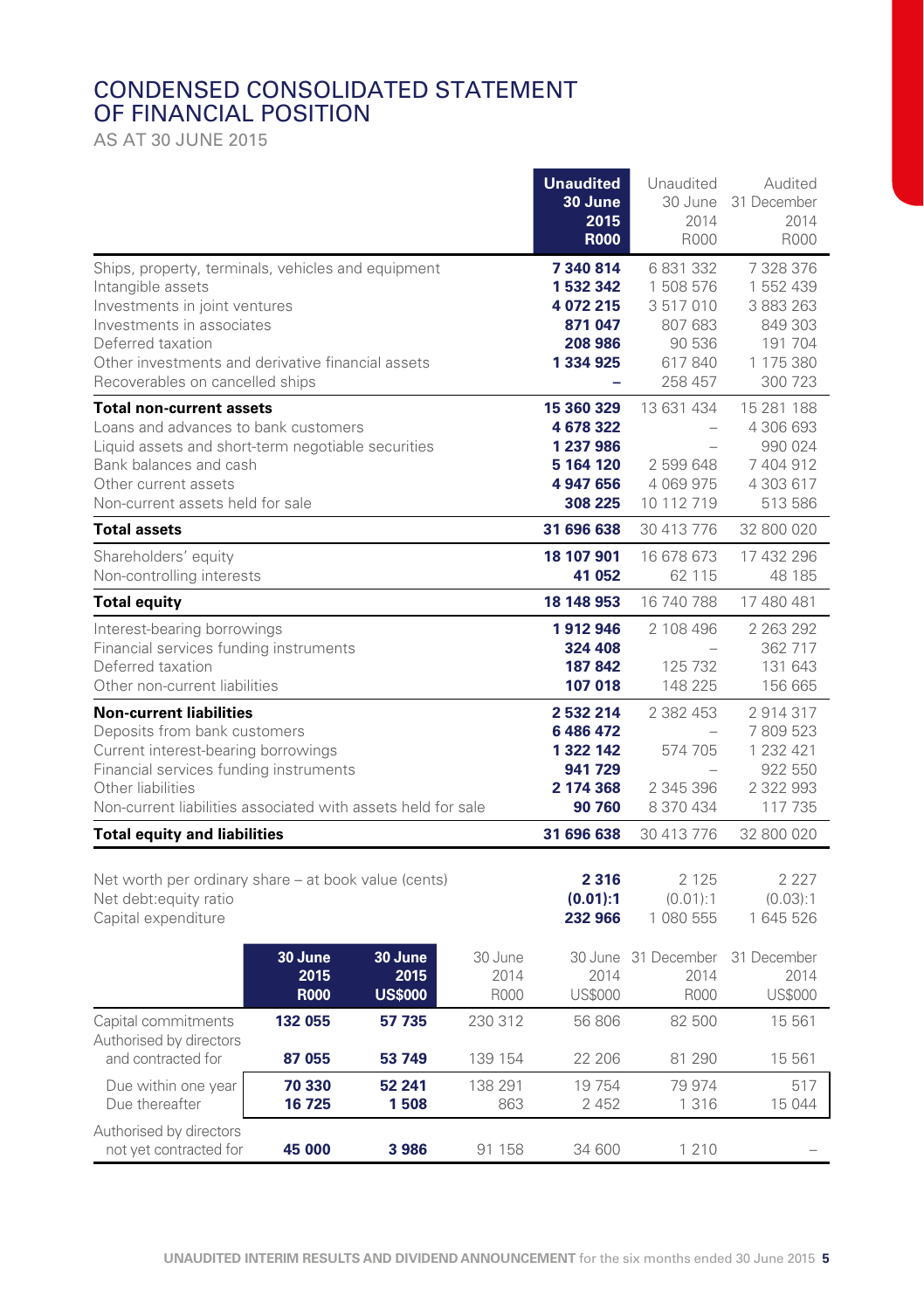# CONDENSED CONSOLIDATED STATEMENT OF CASH FLOWS

FOR THE SIX MONTHS ENDED 30 JUNE 2015

|                                                                                                              | <b>Unaudited</b>       | Unaudited              | Audited                |
|--------------------------------------------------------------------------------------------------------------|------------------------|------------------------|------------------------|
|                                                                                                              | 30 June<br>2015        | 30 June<br>$2014*$     | 31 December<br>$2014*$ |
|                                                                                                              | <b>R000</b>            | R000                   | R000                   |
| Operating profit before working capital changes                                                              | 673 901                | 505 223                | 1 222 860              |
| Working capital changes*                                                                                     | 3600                   | 166 639                | 619 164                |
| Cash generated from operations                                                                               | 677501                 | 671 862                | 1842024                |
| Net interest paid                                                                                            | (8933)                 | (64 867)               | (34 563)               |
| Net dividends paid<br>Taxation paid                                                                          | (49 126)<br>(114851)   | (117257)<br>(93338)    | (170107)<br>(223 789)  |
|                                                                                                              | 504 591                | 396 400                | 1 413 565              |
| Net bank advances to customers and other                                                                     |                        |                        |                        |
| short-term negotiables                                                                                       | (1942642)              | (2480671)              | (783085)               |
| Deposits - Retail Banking                                                                                    | (1785324)              | (2461848)              | (768 862)              |
| Other                                                                                                        | (157318)               | (18823)                | (14223)                |
| Net cash flows (utilised in)/generated from operating                                                        |                        |                        |                        |
| activities before ship sales and purchases                                                                   | (1438051)              | (2084271)              | 630 480                |
| Refund on ships under construction cancelled                                                                 | 315 477                |                        |                        |
| Proceeds on disposal of ships<br>Cash payments on ship options exercised                                     | 158 414                | 233 149<br>(115390)    | 234 317<br>(116221)    |
| Capital expenditure on ships                                                                                 | (7773)                 | (15405)                | (192694)               |
| Net cash flows (utilised in)/generated from                                                                  |                        |                        |                        |
| operating activities                                                                                         | (971933)               | (1981917)              | 555 882                |
| Acquisition of investments, subsidiaries, property,                                                          |                        |                        |                        |
| terminals, vehicles and equipment                                                                            | (274325)               | (602748)               | (955954)               |
| Net (outflow)/proceeds from disposal of property,                                                            |                        |                        |                        |
| terminals, vehicles, equipment and investments<br>Net receipt from/(payments made to acquire)                | (8358)                 | 32 403                 | 383 273                |
| finance lease receivables                                                                                    | 1559                   | (66151)                | (4834)                 |
| Intangible assets acquired                                                                                   | (2035)                 | (11170)                | (58248)                |
| Proceeds from disposal of intangible assets                                                                  | 957                    | 304                    |                        |
| Funds advanced to joint ventures and associate<br>companies*                                                 | (530 104)              | (85359)                | (327 486)              |
| Acquisition of preference share investment                                                                   |                        | (400000)               | (400000)               |
| Acquisition of additional investments in subsidiaries,                                                       |                        |                        |                        |
| joint ventures and associates                                                                                | (64066)                | (77460)                | (183634)               |
| Net cash flows utilised in investing activities                                                              | (876 372)              | (1 210 181)            | (1546883)              |
| Net proceeds from issue of ordinary share capital                                                            | 6 2 5 5                | 3 488 335              | 3 978 573              |
| Acquisition of treasury shares<br>Proceeds from disposal of treasury shares                                  | (19027)                |                        | (37 563)<br>144        |
| Long-term interest-bearing debt raised                                                                       | 67 075                 | 199 720                | 726 945                |
| Payment of capital portion of long-term interest-                                                            |                        |                        |                        |
| bearing debt                                                                                                 | (617201)               | (491 260)              | (1080843)              |
| Short-term interest-bearing debt raised/(repaid)                                                             | 40 063                 | (1329631)              | (1588273)              |
| Net cash flows (utilised in)/generated from                                                                  |                        |                        |                        |
| financing activities                                                                                         | (522 835)              | 1867164                | 1998983                |
| Net (decrease)/increase in cash and cash equivalents<br>Cash and cash equivalents at beginning of the period | (2371140)<br>7 188 626 | (1324934)<br>6 131 503 | 1 007 982<br>6 131 503 |
| Difference arising on translation                                                                            | 46 461                 | (3807)                 | 49 141                 |
| Cash and cash equivalents at end of the period                                                               | 4 863 947              | 4 802 762              | 7 188 626              |

*\* The comparative consolidated statement of cash flows has been restated to disclose funds provided to joint ventures as investing activities in terms of IAS 7: Statement of Cash Flows.*

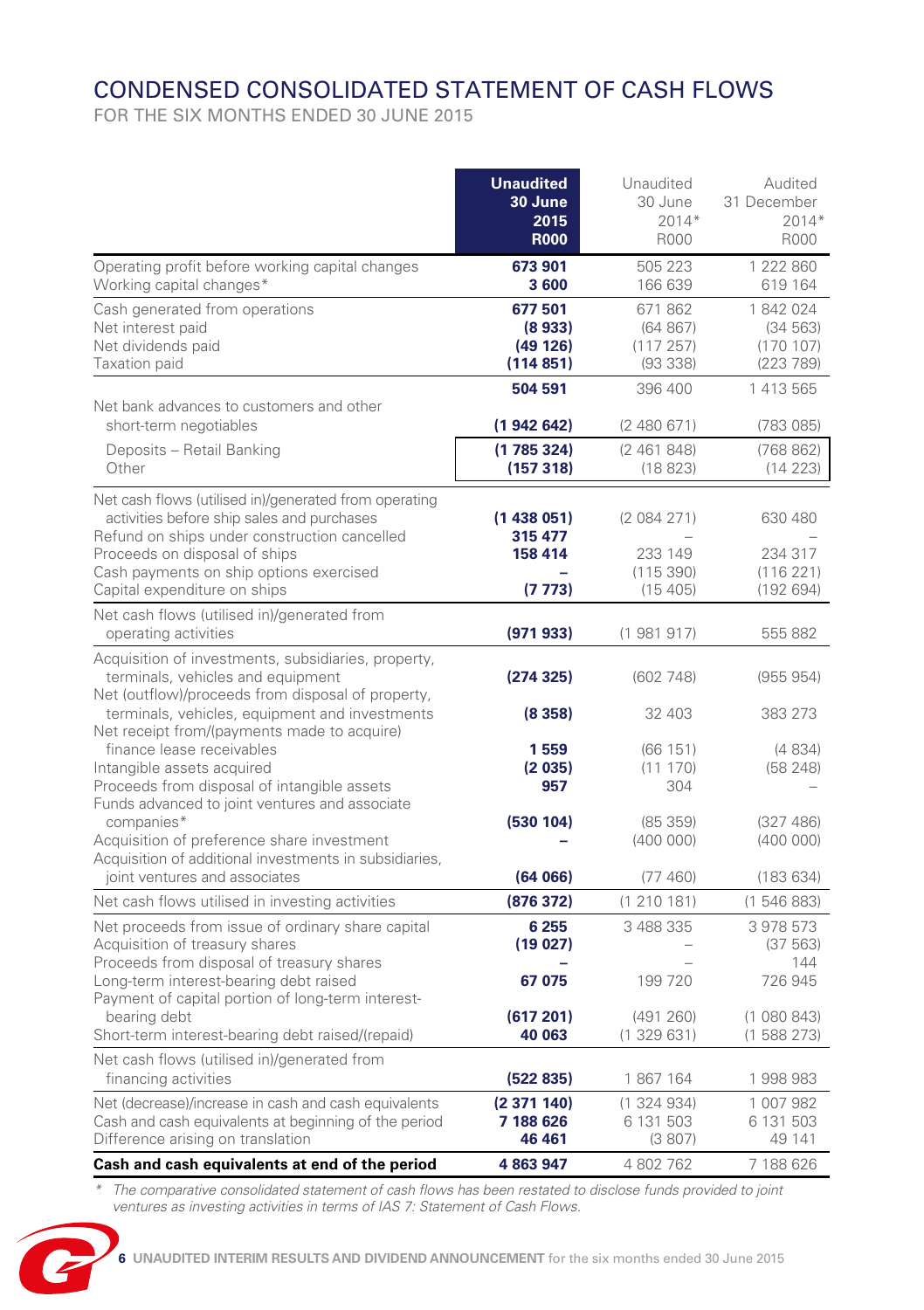# CONDENSED CONSOLIDATED STATEMENT OF CHANGES IN EQUITY

<u> 1990 - Johann Barbara, martxa</u>

FOR THE SIX MONTHS ENDED 30 JUNE 2015

|                                                                                                                                                                                                                                                       | <b>Unaudited</b><br><b>30 June</b><br>2015<br><b>R000</b> | Unaudited<br>30 June<br>2014<br><b>R000</b>            | Audited<br>31 December<br>2014<br><b>R000</b>            |
|-------------------------------------------------------------------------------------------------------------------------------------------------------------------------------------------------------------------------------------------------------|-----------------------------------------------------------|--------------------------------------------------------|----------------------------------------------------------|
| Share capital and share premium                                                                                                                                                                                                                       | 5 977 044                                                 | 6027860                                                | 5 982 924                                                |
| Balance at beginning of the period<br>Share options vested<br>Share issue<br>Treasury shares acquired<br>Treasury shares sold                                                                                                                         | 5 982 924<br>6892<br>6 2 5 5<br>(19027)<br>-              | 2036992<br>3990868<br>$\overline{\phantom{0}}$         | 2 036 992<br>4778<br>3 978 573<br>(37 563)<br>144        |
| Preference share capital                                                                                                                                                                                                                              | $\overline{2}$                                            | $\overline{2}$                                         | $\overline{2}$                                           |
| Balance at beginning of the period                                                                                                                                                                                                                    | $\overline{2}$                                            | $\overline{2}$                                         | $\overline{2}$                                           |
| <b>Equity compensation reserve</b>                                                                                                                                                                                                                    | 57802                                                     | 56 937                                                 | 57 566                                                   |
| Balance at beginning of the period<br>Share-based payments<br>Share options vested                                                                                                                                                                    | 57 566<br>7 1 28<br>(6892)                                | 50 551<br>6 3 8 6                                      | 50 551<br>11 793<br>(4778)                               |
| Foreign currency translation reserve                                                                                                                                                                                                                  | 3 175 921                                                 | 1980759                                                | 2 661 342                                                |
| Balance at beginning of the period<br>Foreign currency translation realised<br>Foreign currency translation adjustments                                                                                                                               | 2 661 342<br>(2 130)<br>516709                            | 1916514<br>(6289)<br>70 534                            | 1916514<br>(99744)<br>844 572                            |
| Other non-distributable statutory reserves                                                                                                                                                                                                            | (108618)                                                  | (34487)                                                | (123092)                                                 |
| Balance at beginning of the period<br>Financial instrument hedge settlement<br>Foreign currency translation adjustments<br>Fair value adjustment on hedging reserve<br>Deferred tax effect on cash flow hedge<br>Net business combination acquisition | (123092)<br>27 589<br>(5053)<br>9608<br>(17670)           | (23151)<br>787<br>217<br>(12340)                       | (23151)<br>(1455)<br>(76975)<br>(393)<br>(21118)         |
| Movement in accumulated profit                                                                                                                                                                                                                        | 9 005 750                                                 | 8 647 602                                              | 8 8 5 5 5 4                                              |
| Balance at beginning of the period<br>Actuarial gains recognised<br>Profit for the period<br>Ordinary dividends paid<br>Preference dividends paid                                                                                                     | 8 8 5 3 5 5 4<br>333 086<br>(151020)<br>(29 870)          | 8 0 5 5 5 2 0<br>722 460<br>(101574)<br>(28804)        | 8 055 520<br>1 1 4 7<br>1 060 285<br>(204304)<br>(59094) |
| Total interest of shareholders of the company                                                                                                                                                                                                         | 18 107 901                                                | 16 678 673                                             | 17 432 296                                               |
| Equity attributable to non-controlling<br>interests of the company                                                                                                                                                                                    | 41 052                                                    | 62 115                                                 | 48 185                                                   |
| Balance at beginning of the period<br>Foreign currency translation adjustments<br><b>Business acquisitions</b><br>Non-controlling interest disposed<br>(Loss)/profit for the period<br>Dividends paid                                                 | 48 185<br>(8)<br>-<br>(1494)<br>(1914)<br>(3717)          | 96 239<br>140<br>13 2 11<br>(55633)<br>13973<br>(5815) | 96 239<br>301<br>21 548<br>(78685)<br>15 692<br>(6910)   |
| Total equity attributable to shareholders of<br>the company                                                                                                                                                                                           | 18 148 953                                                | 16 740 788                                             | 17 480 481                                               |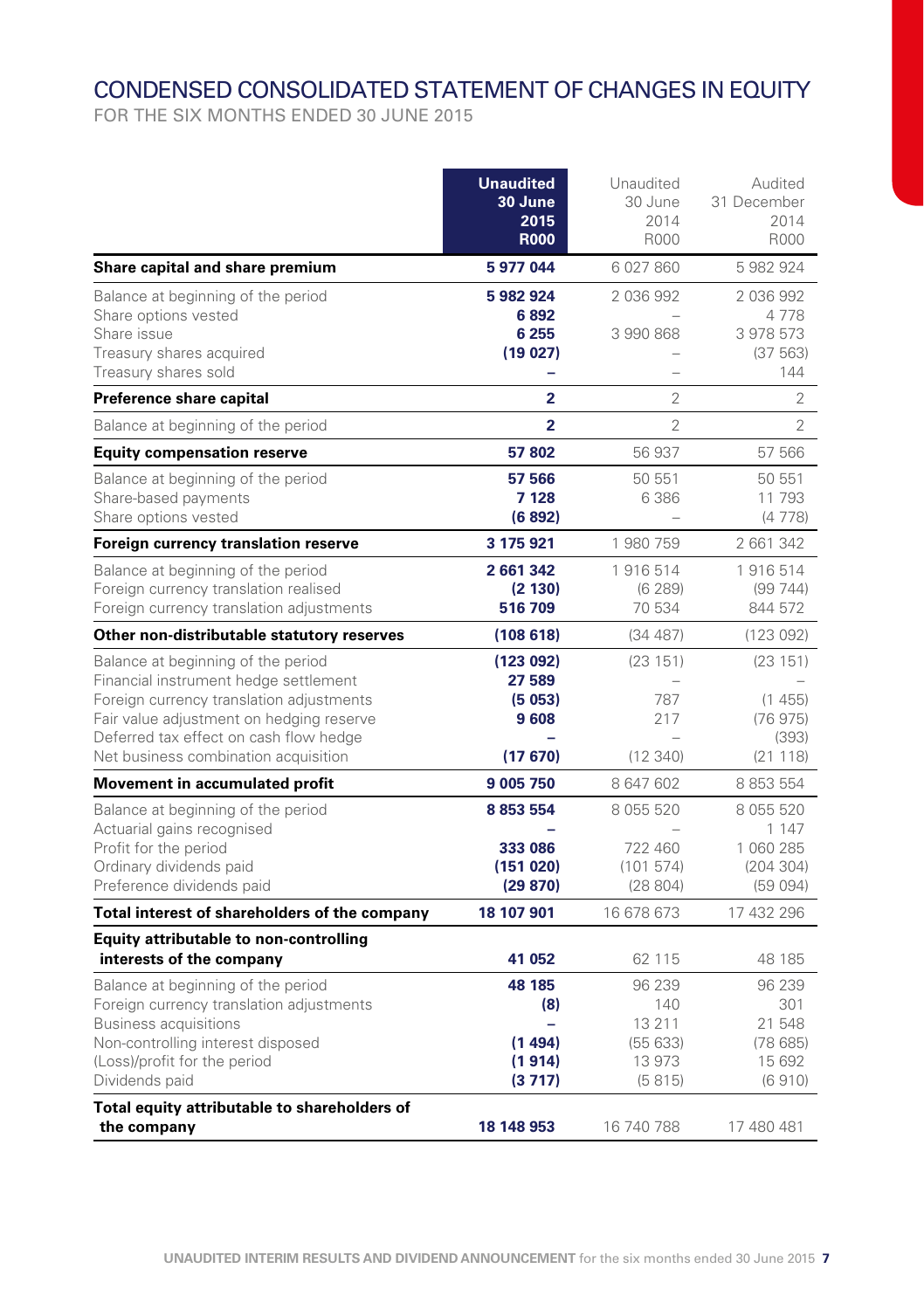# SEGMENTAL ANALYSIS

FOR THE SIX MONTHS ENDED 30 JUNE 2015

|                                                                                                                                                   | <b>Unaudited</b><br>30 June<br>2015<br><b>R000</b> | Unaudited<br>30 June<br>$2014*$<br>R000         | Audited<br>31 December<br>2014<br>R000       |
|---------------------------------------------------------------------------------------------------------------------------------------------------|----------------------------------------------------|-------------------------------------------------|----------------------------------------------|
| Revenue<br><b>Freight Services</b><br>Shipping<br><b>Financial Services</b><br>Group                                                              | 2 603 574<br>11 382 230<br>238 308<br>216 426      | 2 569 792<br>10 816 309<br>188 663<br>3 690 849 | 5 653 512<br>22 106 063<br>376912<br>4580465 |
| Segmental adjustments **                                                                                                                          | 14 440 538<br>(9374111)<br>5 066 427               | 17 265 613<br>(9019712)<br>8 245 901            | 32 716 952<br>(18804470)<br>13 912 482       |
| Earnings before interest, taxation, depreciation and<br>amortisation<br><b>Freight Services</b><br>Shipping<br><b>Financial Services</b><br>Group | 561 616<br>376 031<br>109 530<br>(104188)          | 544 991<br>271 659<br>142 139<br>(13890)        | 1053611<br>638 913<br>175 210<br>(42750)     |
| Segmental adjustments **                                                                                                                          | 942 989<br>(337057)<br>605 932                     | 944 899<br>(340197)<br>604 702                  | 1824984<br>(658973)<br>1 166 011             |
| Operating profit/(loss) before interest and taxation<br><b>Freight Services</b><br>Shipping<br><b>Financial Services</b><br>Group                 | 367 020<br>153 063<br>107 276<br>(106 839)         | 395 489<br>71 677<br>140 419<br>(19967)         | 732 073<br>227 421<br>171 401<br>(58597)     |
| Segmental adjustments **                                                                                                                          | 520 520<br>(236 060)<br>284 460                    | 587 618<br>(236 703)<br>350 915                 | 1072298<br>(453 430)<br>618868               |
| Share of associate companies' profit after taxation<br><b>Freight Services</b><br>Group                                                           | 17806<br>17806                                     | 19 431<br>3 607<br>23 038                       | 79 538<br>3607<br>83 145                     |
| Profit/(loss) attributable to ordinary shareholders<br><b>Freight Services</b><br>Shipping<br><b>Financial Services</b><br>Group                  | 177 536<br>97 258<br>73 877<br>(45 455)            | 470 434<br>182 382<br>94 931<br>(54091)         | 613 269<br>223 765<br>111 979<br>52 178      |
|                                                                                                                                                   | 303 216                                            | 693 656                                         | 1 001 191                                    |

*\* The prior period has been restated to disclose the Commodity Logistics businesses and Financial Services division as continuing operations and a change in basis of segmentation.*

*\*\* Joint venture earnings are reviewed together with subsidiaries by the key decision-makers. Segmental adjustments relate to joint ventures and are necessary to reconcile to IFRS presentation.* 

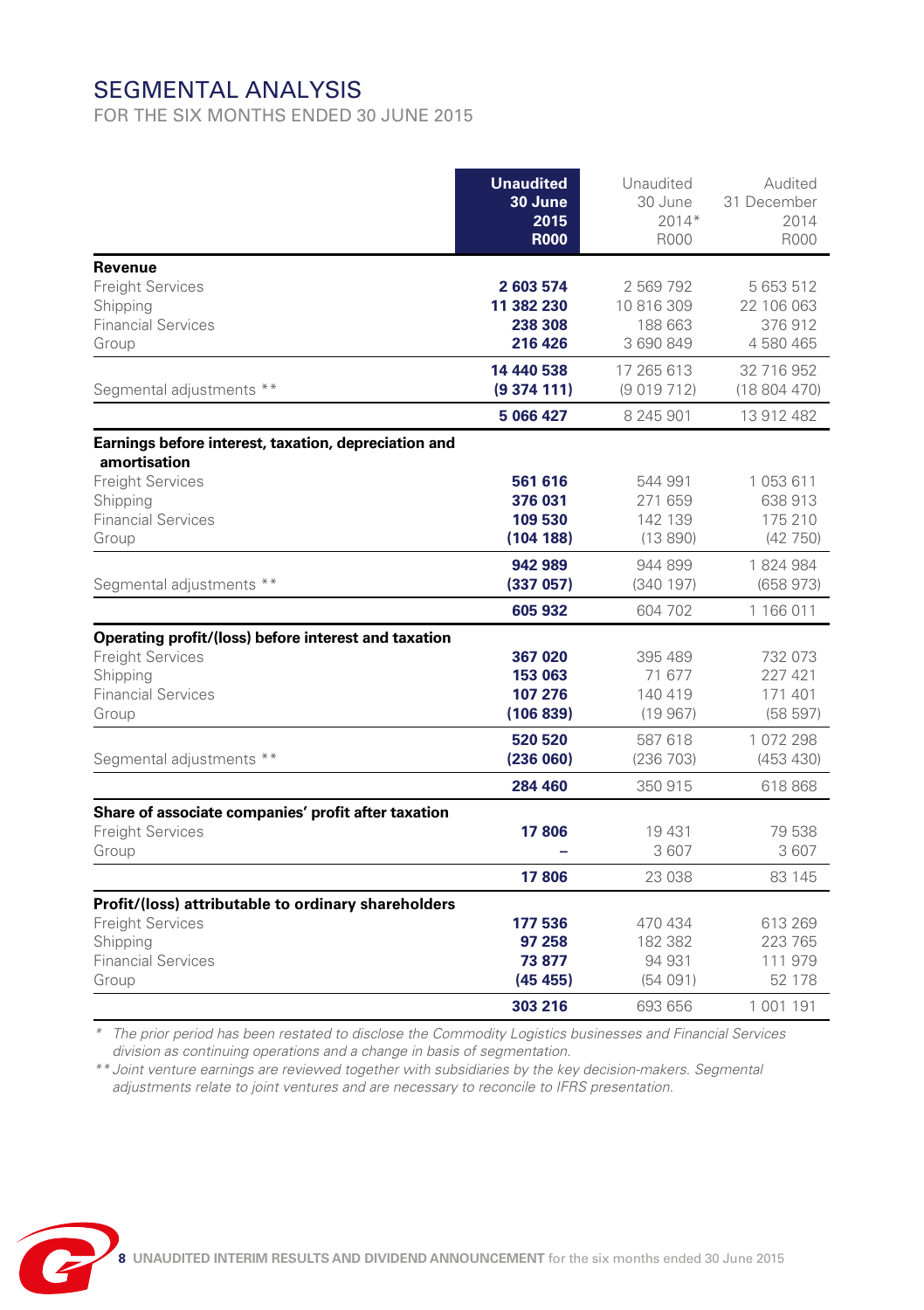### FAIR VALUE OF FINANCIAL INSTRUMENTS

AS AT 30 JUNE 2015

The following table provides an analysis of financial instruments that are measured subsequent to initial recognition at fair value, grouped into Levels 1 to 3 based on the degree to which the fair value is observable:

Level 1 – quoted prices (unadjusted) in active markets for identical assets or liabilities

Level 2 – inputs other than quoted prices included within Level 1 that are observable for the asset or liability, either directly (i.e. as prices) or indirectly (i.e. derived from prices)

Level 3 – inputs for the asset or liability that are not based on observable market data (unobservable inputs)

|                                                                                                                                                                                        | <b>Unaudited</b><br>30 June<br>2015<br><b>R000</b> | <b>Unaudited</b><br>30 June<br>2015<br><b>R000</b> | <b>Unaudited</b><br>30 June<br>2015<br><b>R000</b> | <b>Unaudited</b><br>30 June<br>2015<br><b>R000</b> |
|----------------------------------------------------------------------------------------------------------------------------------------------------------------------------------------|----------------------------------------------------|----------------------------------------------------|----------------------------------------------------|----------------------------------------------------|
|                                                                                                                                                                                        | Level 1                                            | Level <sub>2</sub>                                 | Level 3                                            | <b>Total</b>                                       |
| <b>Financial assets</b><br>Derivative financial assets<br>Financial assets designated at fair                                                                                          |                                                    | 318                                                |                                                    | 318                                                |
| value through profit or loss                                                                                                                                                           | 29 25 2                                            | 289 459                                            | 565 178                                            | 883 889                                            |
| Total                                                                                                                                                                                  | 29 25 2                                            | 289 777                                            | 565 178                                            | 884 207                                            |
| <b>Financial liabilities</b><br>Derivative financial instruments                                                                                                                       |                                                    | (54833)                                            |                                                    | (54833)                                            |
| Total                                                                                                                                                                                  |                                                    | (54833)                                            |                                                    | (54833)                                            |
|                                                                                                                                                                                        |                                                    |                                                    |                                                    |                                                    |
|                                                                                                                                                                                        | Unaudited<br>30 June<br>2014<br>R000               | Unaudited<br>30 June<br>2014<br><b>R000</b>        | Unaudited<br>30 June<br>2014<br>R000               | Unaudited<br>30 June<br>2014<br>R000               |
|                                                                                                                                                                                        | Level 1                                            | Level 2                                            | Level 3                                            | Total                                              |
| <b>Financial assets</b><br>Derivative financial assets<br>Derivative financial assets <sup>^</sup><br>Financial assets designated at fair<br>value through profit or loss <sup>^</sup> | 32 615                                             | 54 793<br>68 866<br>271 802                        | 388 992                                            | 54 793<br>68 866<br>693 409                        |
| <b>Total</b>                                                                                                                                                                           | 32 615                                             | 395 461                                            | 388 992                                            | 817068                                             |
| <b>Financial liabilities</b><br>Derivative financial instruments<br>Derivative financial instruments <sup>^</sup>                                                                      |                                                    | (4883)<br>(16785)                                  |                                                    | (4883)<br>(16785)                                  |
| <b>Total</b>                                                                                                                                                                           |                                                    | (21668)                                            |                                                    | (21668)                                            |

*^ Included in assets classified as held-for-sale.*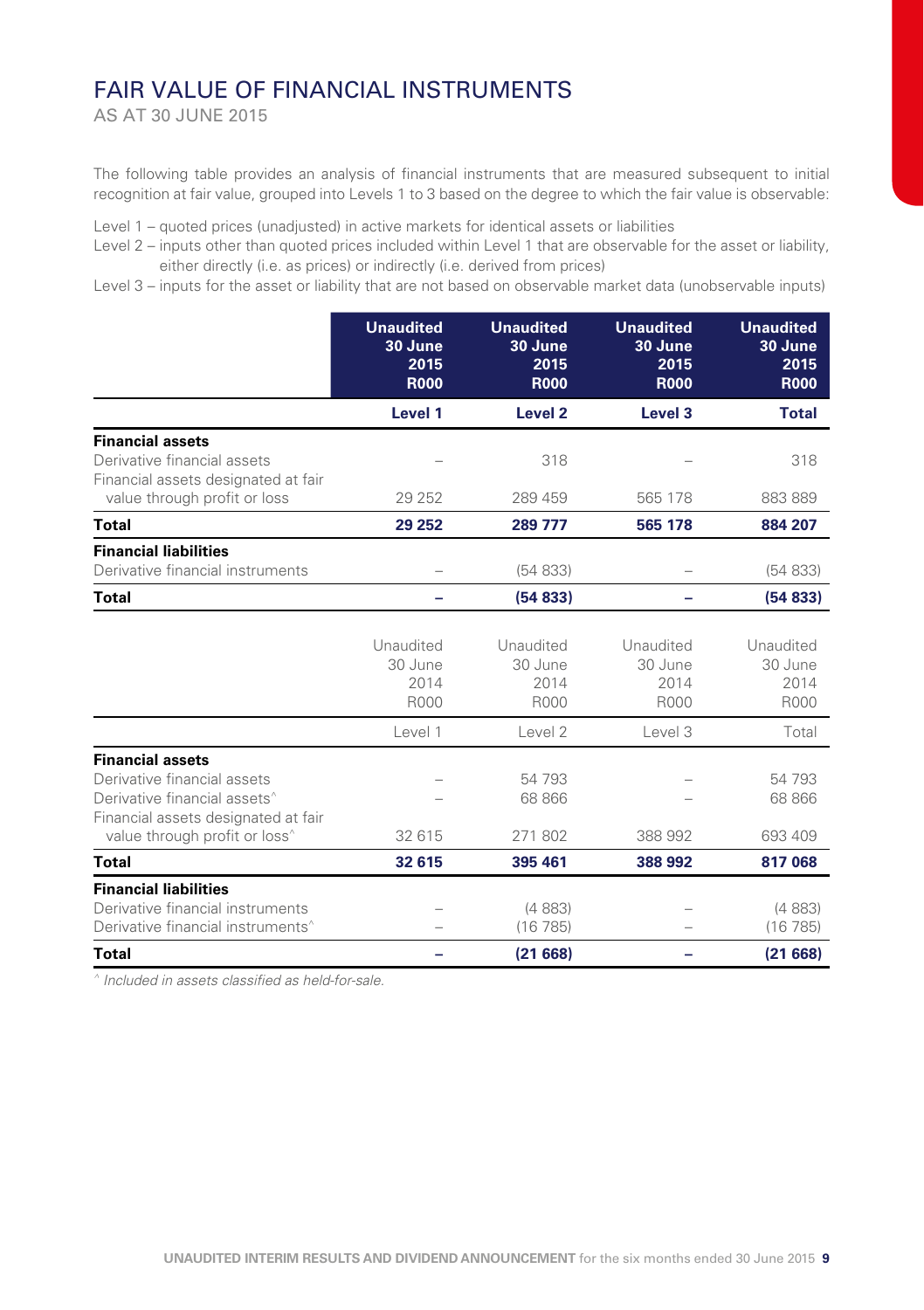# FAIR VALUE OF FINANCIAL INSTRUMENTS *(continued)*

AS AT 30 JUNE 2015

|                                                                                                | Audited<br>31 December<br>2014<br>R000 | Audited<br>31 December<br>2014<br>R000 | Audited<br>31 December<br>2014<br>R000 | Audited<br>31 December<br>2014<br>R000 |
|------------------------------------------------------------------------------------------------|----------------------------------------|----------------------------------------|----------------------------------------|----------------------------------------|
|                                                                                                | Level 1                                | Level 2                                | Level 3                                | Total                                  |
| <b>Financial assets</b><br>Financial assets designated at fair<br>value through profit or loss | 23 762                                 | 252 999                                | 435 392                                | 712 153                                |
| Total                                                                                          | 23 762                                 | 252 999                                | 435 392                                | 712 153                                |
| <b>Financial liabilities</b><br>Derivative financial instruments                               |                                        | (88540)                                |                                        | (88540)                                |
| <b>Total</b>                                                                                   |                                        | (88540)                                |                                        | (88540)                                |

#### **Reconciliation of Level 3 fair value measurements of financial assets**

|                        | <b>Unaudited</b> | Unaudited | Audited     |
|------------------------|------------------|-----------|-------------|
|                        | 30 June          | 30 June   | 31 December |
|                        | 2015             | 2014      | 2014        |
|                        | <b>R000</b>      | R000      | R000        |
| Opening balance        | 435 392          | 342 501   | 342 501     |
| Additions              | 120 989          | 18 069    | 51 402      |
| <b>Disposals</b>       | (5757)           | (102)     | (19803)     |
| Profit and loss        | 14 554           | 28 524    | 61 292      |
| <b>Closing balance</b> | 565 178          | 388 992   | 435 392     |

### CONTINGENT ASSETS/LIABILITIES

AS AT 30 JUNE 2015

The company guaranteed loans and facilities of subsidiaries and joint ventures amounting to R5 390 349 000 (December 2014: R6 263 550 000) of which R2 446 839 000 (December 2014: R2 231 427 000) had been utilised at the end of the period.

The company has guaranteed charter-hire payments of subsidiaries amounting to R1 143 586 000 (December 2014: R1 137 690 000). The charter-hire payments are due by the subsidiaries in varying amounts from 2015 to 2022.

On 2 July 2015, as a result of the decline in the share price, Grindrod placed R107 462 326 on deposit as security with the funders of the BEE consortium to secure the structure. Grindrod continues to have the ability, but no obligation, to increase its funding within the structure should the current lenders wish to exit.

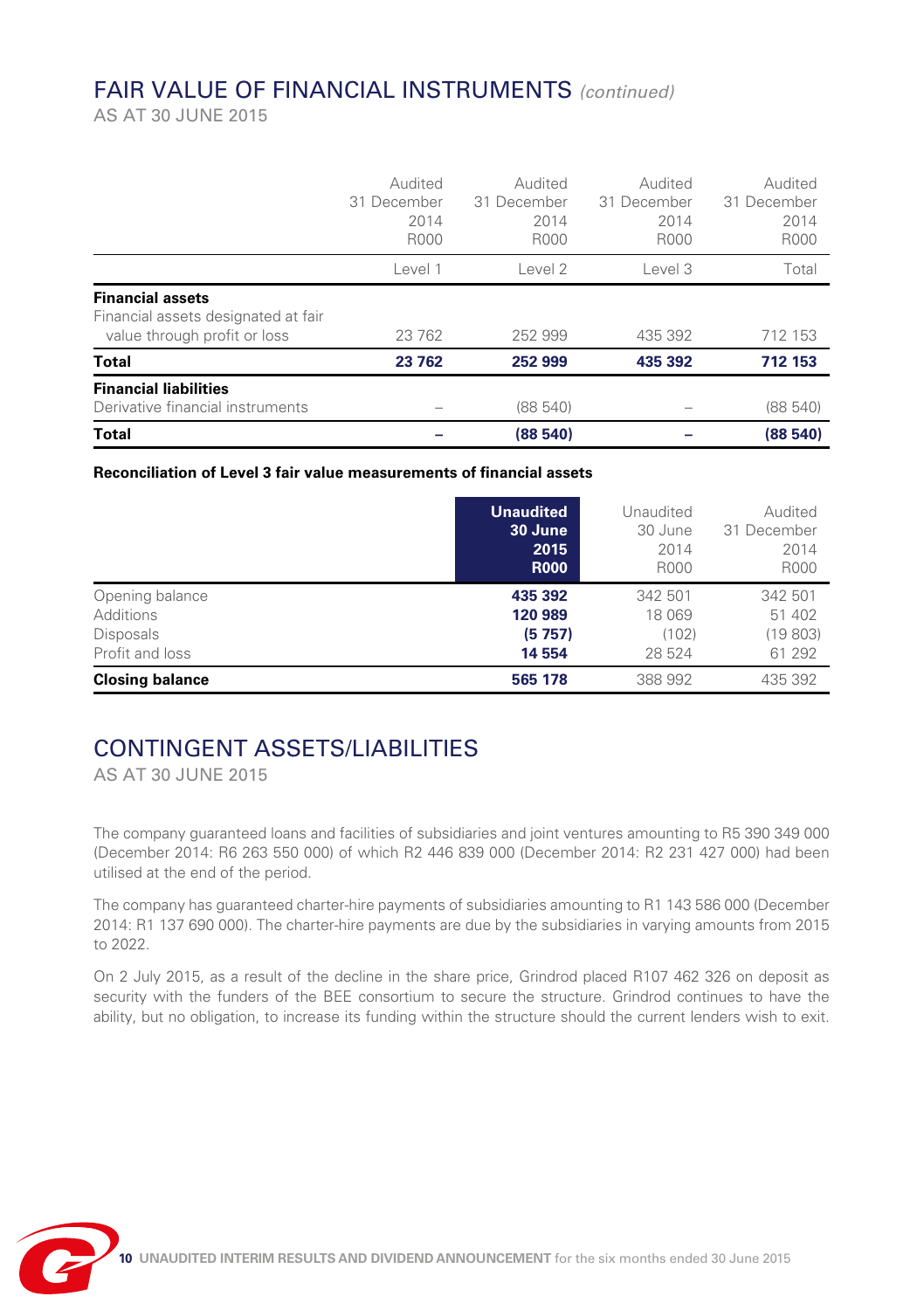### BUSINESS REVIEW

#### **Overview**

The volatile markets and slow economies experienced in the first half of 2015 presented Grindrod with numerous opportunities and challenges.

Lower oil prices resulted in good earnings for the recently increased owned tanker fleet. The increased volumes also benefited the Marine-Fuels business, which was expanded in the prior year to increase coverage in the Far East.

The continued weak dry-bulk shipping market, in part as a result of oversupplied tonnage, together with a significant Madagascar contract win, presented ship operating with the opportunity to improve its performance. The owned dry-bulk fleet suffered, with rates remaining well below the cost base.

The southern African Container Feeder and Coastal Tanker business performed well on increased volumes.

Weak commodity prices affected volume through the mineral terminals despite good support from corridor partners. The ability to substitute magnetite and coal has been of great benefit. The port of Maputo did well to offset the reduced subconcession volumes with significant chrome shipments. Financial close on the port capital dredge and the berth offset project is expected in the fourth quarter of 2015, with all internal approvals complete. The project will boost the competitiveness of the port, and the phase 4 expansion of the Matola magnetite terminal will follow on improved demand. The Richards Bay expansion to 4.5 million tonnes per annum should be complete in the first quarter of 2016. Regulatory delays on the Coega liquid-bulk terminal development have delayed construction and commencement of construction is expected in the first quarter 2016.

The weaker commodity prices also impacted the Rail businesses negatively. Notwithstanding this, new locomotive orders have been signed for second half delivery. Progress on delivering a sustainable solution on the north-south rail corridor and the north-west rail project is hampered by significant excess road haul capacity. Development of a rail siding in Chingola, Zambia, will assist with the solution. The recovery of the Sierra Leone leased locomotive position (force majeure declared by lessee) was an important achievement. Delays in the award of tenders have impacted earnings in the Rail Construction and Signalling businesses.

The Integrated Logistics business performed positively despite the closure of the Minerals Intermodal business and low volumes through the new Maputo Intermodal facility. Earnings were boosted by profitable contracts acquired in the clearing and forwarding business. The new Denver facility in Johannesburg is operational and the rail siding will be complete by year-end.

Carrier Logistics businesses similarly performed well, producing profits in both the automotive and fuel markets on lower volumes, following the rightsizing and productivity improvement initiatives in the prior year.

The Agricultural Logistics business, after good capacity utilisation and following the bumper crop in the prior year, is experiencing much reduced utilisation due to the droughts in 2015.

All the Financial Services businesses are performing well and key drivers of assets under management, core funding and advances showed good increases.

Headline earnings increased by two per cent to R327.9 million (H1 2014: R320.6 million), with headline earnings per share decreasing by 16 per cent to 43.6 cents (H1 2014: 52.0 cents). Attributable earnings of R303.2 million is below prior period earnings of R693.7 million, largely as a consequence of the profit that was recognised on the acquisition of the minority interests in the B-BBEE joint ventures in the prior period.

Earnings per share is calculated on a weighted average of 751.6 million shares (H1 2014: 616.3 million shares) primarily as a result of the 161.3 million shares issued in the prior period. Earnings per share is down 64 per cent to 40.3 cents (H1 2014: 112.5 cents).

The interim ordinary dividend remains unchanged from the prior period and has been declared at 13.6 cents per share.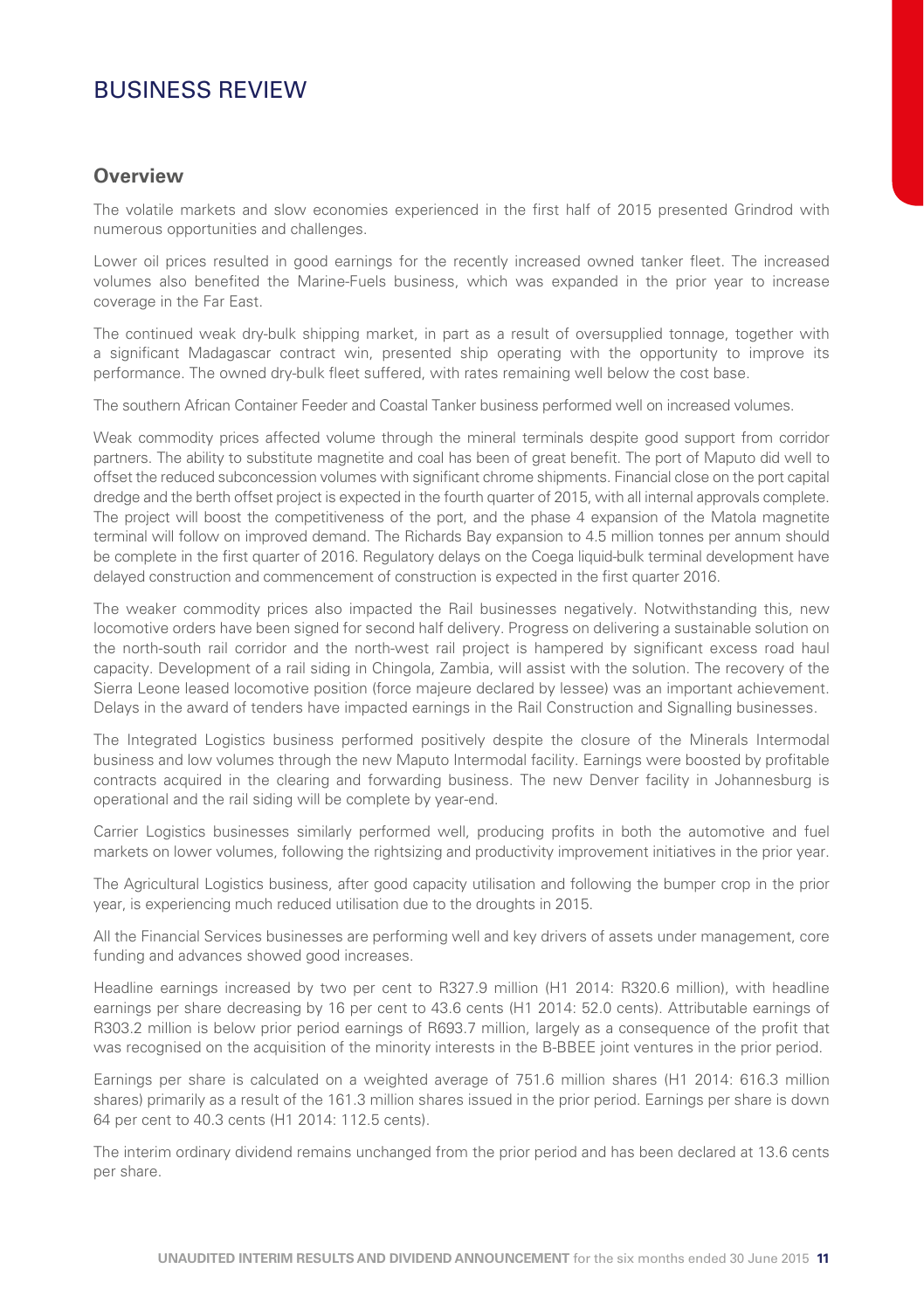|                                                                                | <b>Capital expenditure</b> |                     | <b>Capital commitments</b> |                               |                     | Approved<br>not con- | <b>Split as follows</b><br>Approved<br>and con- |
|--------------------------------------------------------------------------------|----------------------------|---------------------|----------------------------|-------------------------------|---------------------|----------------------|-------------------------------------------------|
| $R$ million                                                                    | H1 2015                    | H <sub>2</sub> 2015 | 2016                       | $2017+$                       | <b>Total</b>        | tracted              | tracted                                         |
| <b>Freight Services</b>                                                        | 209                        | 157                 | 19                         | 5                             | 181                 | 34                   | 147                                             |
| Port and Terminals<br>Rail<br><b>Carrier Logistics</b><br>Integrated Logistics | 105<br>34<br>6<br>64       | 73<br>33<br>46<br>5 | 13<br>6                    | $\overline{2}$<br>3<br>-<br>- | 88<br>42<br>46<br>5 | 34                   | 88<br>8<br>46<br>5                              |
| Shipping                                                                       | 134                        | 592                 | 468                        | 19                            | 1079                |                      | 1079                                            |
| Dry-bulk<br>Tankers                                                            | 116<br>18                  | 371<br>221          | 279<br>189                 | 14<br>5                       | 664<br>415          |                      | 664<br>415                                      |
| <b>Financial Services</b><br>Group                                             | 19<br>7                    | 2                   |                            | -<br>-                        | -<br>2              |                      | 2                                               |
|                                                                                | 369                        | 751                 | 487                        | 24                            | 1 2 6 2             | 34                   | 1 2 2 8                                         |
| Split as follows:<br>Subsidiaries<br>Joint ventures                            | 233<br>136                 | 507<br>244          | 208<br>279                 | 23<br>1                       | 738<br>524          | 34                   | 738<br>490                                      |

### **Capital expenditure and commitments**

The above represents board-approved capital commitments. These commitments exclude planned expenditure, which is subject to final board consideration.

Capital continues to be committed to the strategic investment areas of port, terminal and rail infrastructure as well as the dry-bulk shipping fleet.

Total capital and investment expenditure was R369.0 million (H1 2014: R1 412.4 million), of which 75 per cent was expansionary and the balance maintenance or replacement capital expenditure. The capital expenditure mainly comprised payments on the acquisition of dry-bulk vessels, the maintenance and upgrade of terminals handling equipment, increased investment into locomotives and the acquisition of the remaining shareholding in the Asset Management business.

Future capital continues to be committed to the expansion of terminal capacity, rail infrastructure, locomotives and ships.

### **Cash flow and borrowings**

The financial position reflects net cash of R88.8 million (H1 2014 net cash: R244.8 million). Operating profit before working capital adjustments was R673.9 million (H1 2014: R505.2 million). Working capital contributed to a net inflow of R3.6 million (H1 2014: R166.6 million net inflow).

#### **Statement of financial position**

With total assets of R31.7 billion (December 2014: R32.8 billion) and no net debt (H1 2014: no net debt), the group's financial position remains strong. Book net asset value per share is 2 316 cents (H1 2014: 2 125 cents).

Shareholders' equity increased to R18.1 billion (December 2014: R17.4 billion) as a result of earnings and a gain in the foreign currency translation reserve. The net increase of R514.6 million to the foreign currency translation reserve was due to the weakening of the Rand/US Dollar exchange rate from R11.57/US\$ to R12.17/US\$.

Ordinary shares in issue increased to 762 553 314 shares (December 2014: 762 053 314).

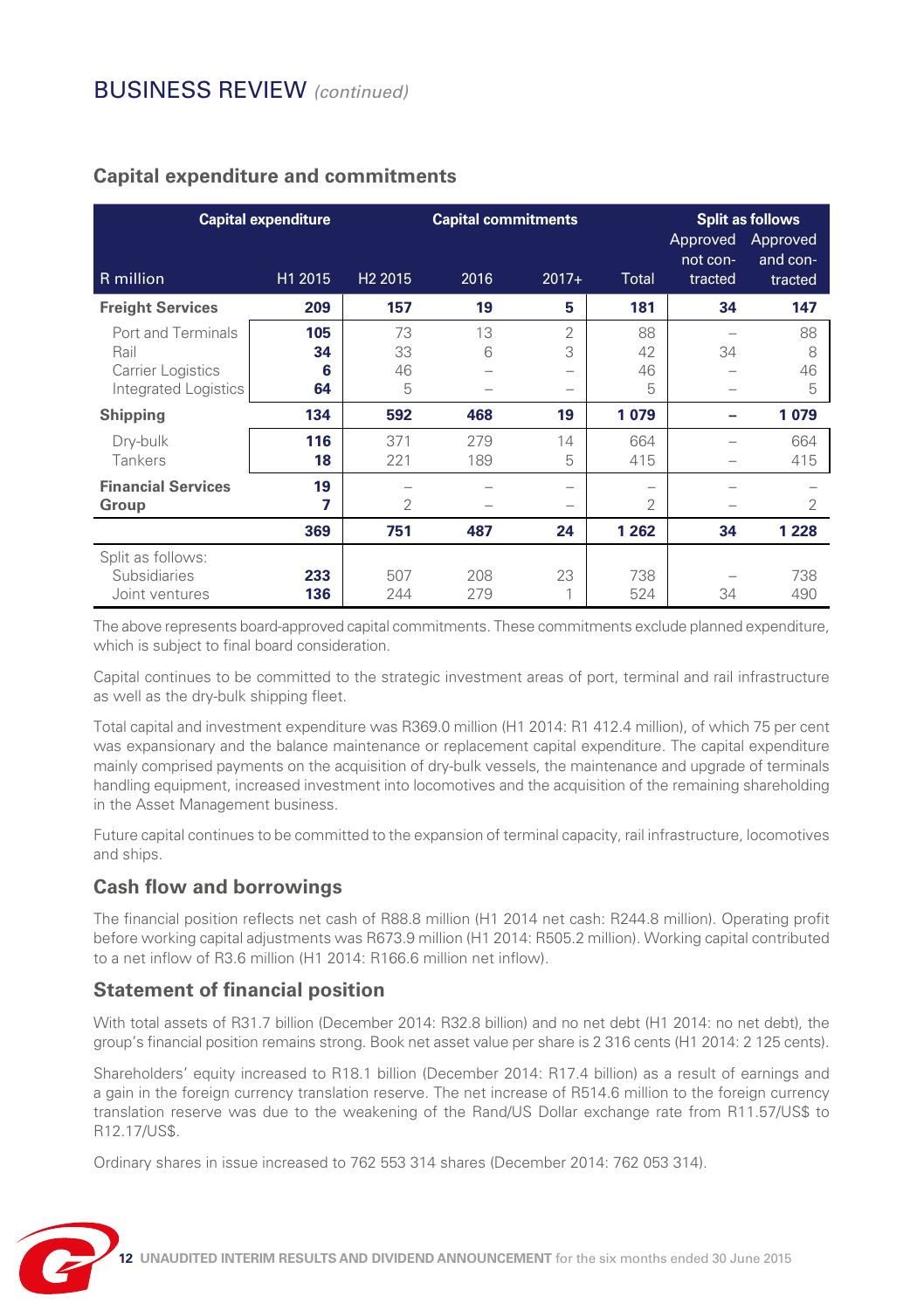#### **Basis of preparation**

These unaudited condensed interim results for the six months ended 30 June 2015 have been prepared and presented in accordance with the framework concepts and the measurement and recognition requirements of International Financial Reporting Standards (IFRS), the SAICA Financial Reporting Guides as issued by the Accounting Practices Committee, Financial Reporting Pronouncements as issued by the Financial Reporting Standards Council, the Listings Requirements of the JSE Limited, the information as required by IAS 34: Interim Financial Reporting, and the requirements of the South African Companies Act, No 71 of 2008. The accounting policies applied in preparation of these condensed interim results are in terms of IFRS and are consistent with those applied in the previous annual financial statements.

Following the board's decision to retain the Financial Services business, the business has been re-instated as a segment in continuing operations. The Commodity Logistics businesses are disclosed as continuing operations. In the Interim Results at June 2014 these items had been disclosed as discontinued items.

In addition, funds provided to joint ventures were previously disclosed as operating cash flows as they were utilised for working capital by the joint ventures. The consolidated statement of cash flows has been restated to disclose funds provided to joint ventures as investing activities in terms of IAS 7: Statement of Cash Flows.

The comparative information has been restated. There is no impact on profit/loss and statement of financial position.

The report was prepared under the supervision of the Group Financial Director, Mr AG Waller CA(SA), and has not been audited by the group's external auditors.

The unaudited condensed interim results were approved by the board of directors on 20 August 2015.

#### **Accounting policies**

The accounting policies adopted and methods of computation used in the preparation of these unaudited condensed interim financial statements are in terms of IFRS and are consistent with those of the previous consolidated annual financial statements for the year ended 31 December 2014.

#### **Post balance sheet events**

There are no material post balance sheet events to report.

#### **Change in directorate**

Grindrod is pleased to announce the appointment of Bongiwe Ntuli to the board as Executive Director: Port, Terminals and Rail. Bongiwe joined the company on 1 May 2008 as Chief Financial Officer for the Freight Services division, appointed as Executive: Corporate Services on 1 December 2012 and thereafter promoted to Executive: Port, Terminals and Rail on 20 August 2014. Bongiwe, a Chartered Accountant, is a director of various major local and international subsidiary companies and associates. The board congratulates Bongiwe on her new appointment and responsibilities and looks forward to her continued valuable contributions.

#### **Prospects**

Grindrod, with its ungeared balance sheet, is well positioned to develop key capital projects and to further capitalise on opportunities. Current depressed commodity prices and dry-bulk shipping rates, although off their recent lows, will continue to put pressure on earnings in the near term.

For and on behalf of the board

#### **MJ Hankinson** AK Olivier

*Chairman Chief Executive Officer* 20 August 2015 20 August 2015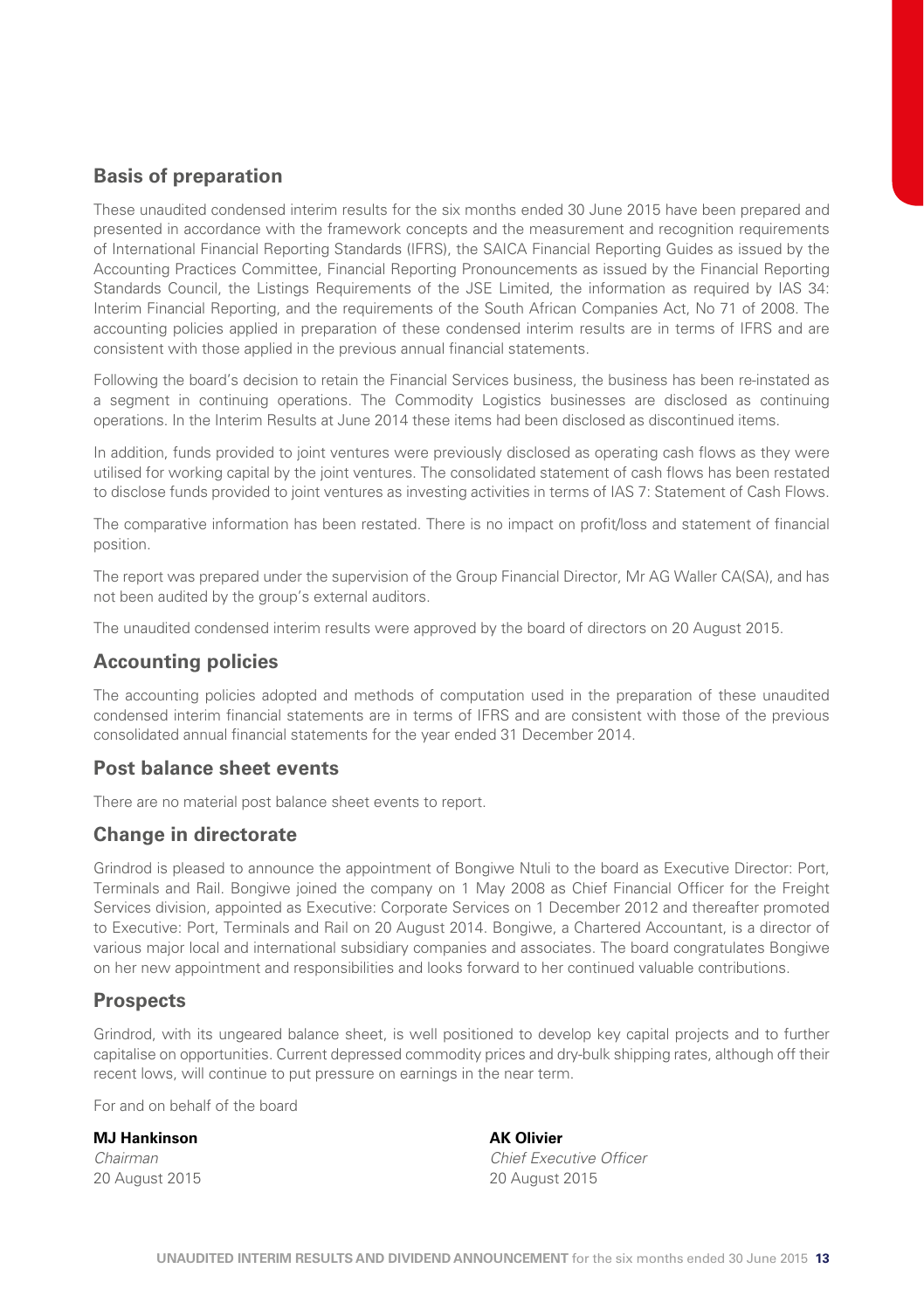# DECLARATION OF INTERIM DIVIDEND

#### **Preference dividend**

Notice is hereby given that a gross interim dividend of 404.0 cents per cumulative, non-redeemable, non-participating and non-convertible preference share (H1 2014: 389.0 cents) has been declared out of income reserves for the six-month period ended 30 June 2015, payable to preference shareholders in accordance with the timetable below.

At 21 August 2015, there are 7 400 000 cumulative, non-redeemable, non-participating and non-convertible preference shares in issue. The interim net preference dividend is 343.40000 cents per share for preference shareholders who are not exempt from dividends tax.

#### **Ordinary dividend**

Notice is hereby given that an interim gross dividend of 13.6 cents per ordinary share (H1 2014: 13.6 cents) has been declared out of income reserves for the six-month period ended 30 June 2015, payable to ordinary shareholders in accordance with the timetable below.

At 21 August 2015, there are 762 553 314 ordinary shares in issue. The interim net ordinary dividend is 11.56000 cents per share for ordinary shareholders who are not exempt from dividends tax.

With respect to the preference and ordinary dividends, in terms of the dividends tax effective since 1 April 2012, the following additional information is disclosed:

- The local dividends tax rate is 15 per cent; and
- Grindrod Limited's tax reference number is 9435/490/71/0.

#### **Timetable**

Declaration and finalisation date **Friday**, 21 August 2015 Last day to trade cum-dividend Friday, 11 September 2015 Shares commence trading ex-dividend Monday, 14 September 2015 Record date Friday, 18 September 2015 Dividend payment date Monday, 21 September 2015

No dematerialisation or rematerialisation of shares will be allowed for the period Monday, 14 September 2015, to Friday, 18 September 2015, both days inclusive.

The dividends are declared in the currency of the Republic of South Africa.

By order of the board

**Mrs CI Lewis** *Group Company Secretary* 20 August 2015

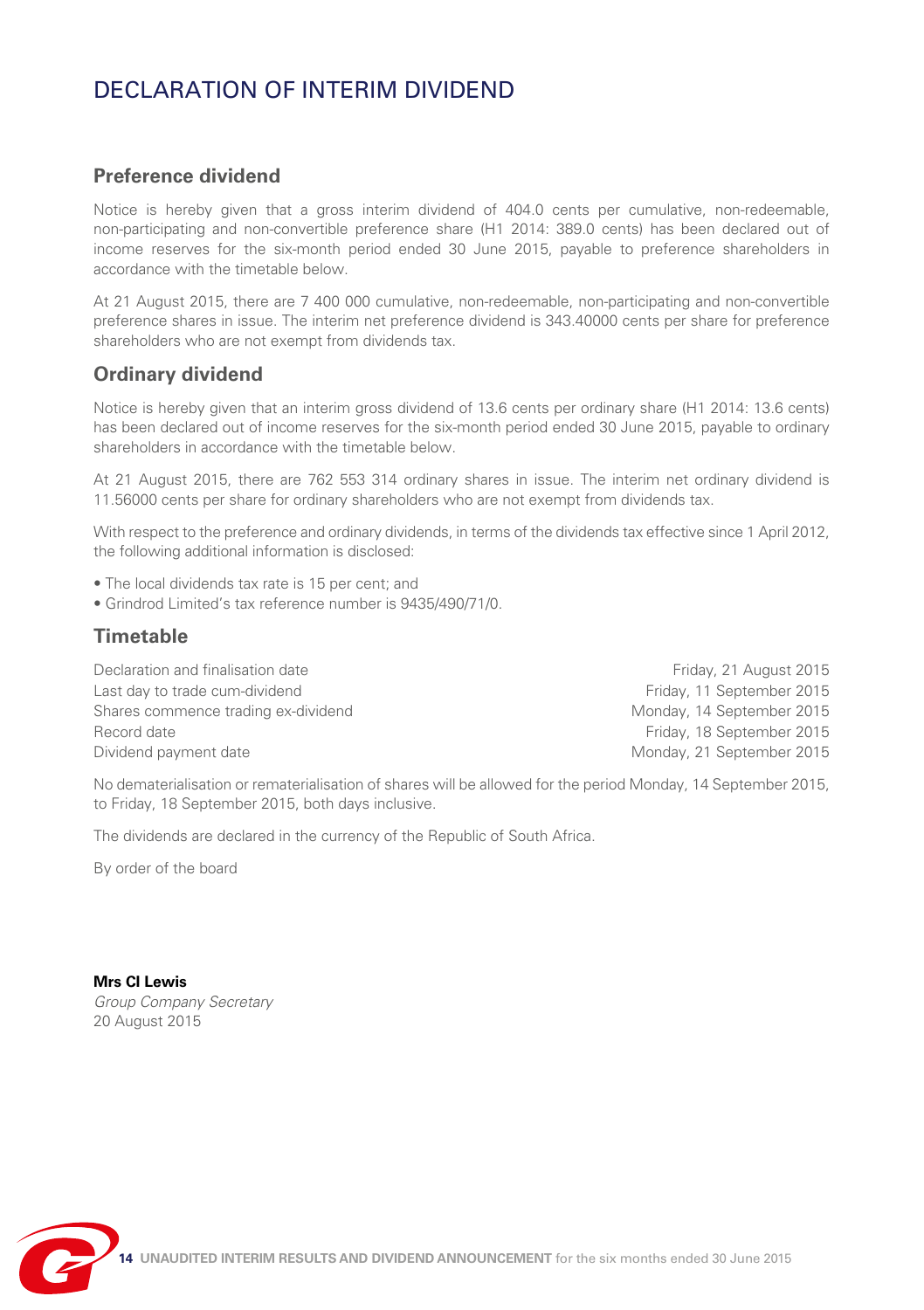# CORPORATE INFORMATION

#### **Directors**

MJ Hankinson (Chairman)\*\*, AK Olivier (Chief Executive Officer), H Adams\*\*, AC Brahde\*\* (Norwegian), JJ Durand\*, MR Faku\*\*, T Fubu\*\*, WD Geach\*\*, GG Gelink\*\*, B Ntuli, DA Polkinghorne, NL Sowazi\*\*, PJ Uys (Alternate)\*, MR Wade (British), AG Waller (Group Financial Director), SDM Zungu\*\* *\* Non-executive, \*\* Independent non-executive*

#### **Registered office**

Quadrant House 115 Margaret Mncadi Avenue Durban 4001 PO Box 1, Durban, 4000

#### **Transfer secretaries**

Computershare Investor Services Proprietary Limited 70 Marshall Street Johannesburg 2001 PO Box 61051, Marshalltown, 2107

#### **Auditors**

Deloitte & Touche Designated Audit Partner: Craig Sagar CA(SA)

#### **Sponsor**

Grindrod Bank Limited Fourth Floor Grindrod Tower 8A Protea Place Sandton 2196 PO Box 78011, Sandton, 2146

#### **Registration number:** 1966/009846/06

Incorporated in the Republic of South Africa

**Share code: GND & GNDP** 

**ISIN: ZAE000072328 and ZAE000071106** 

For more information, please refer to **www.grindrod.co.za**